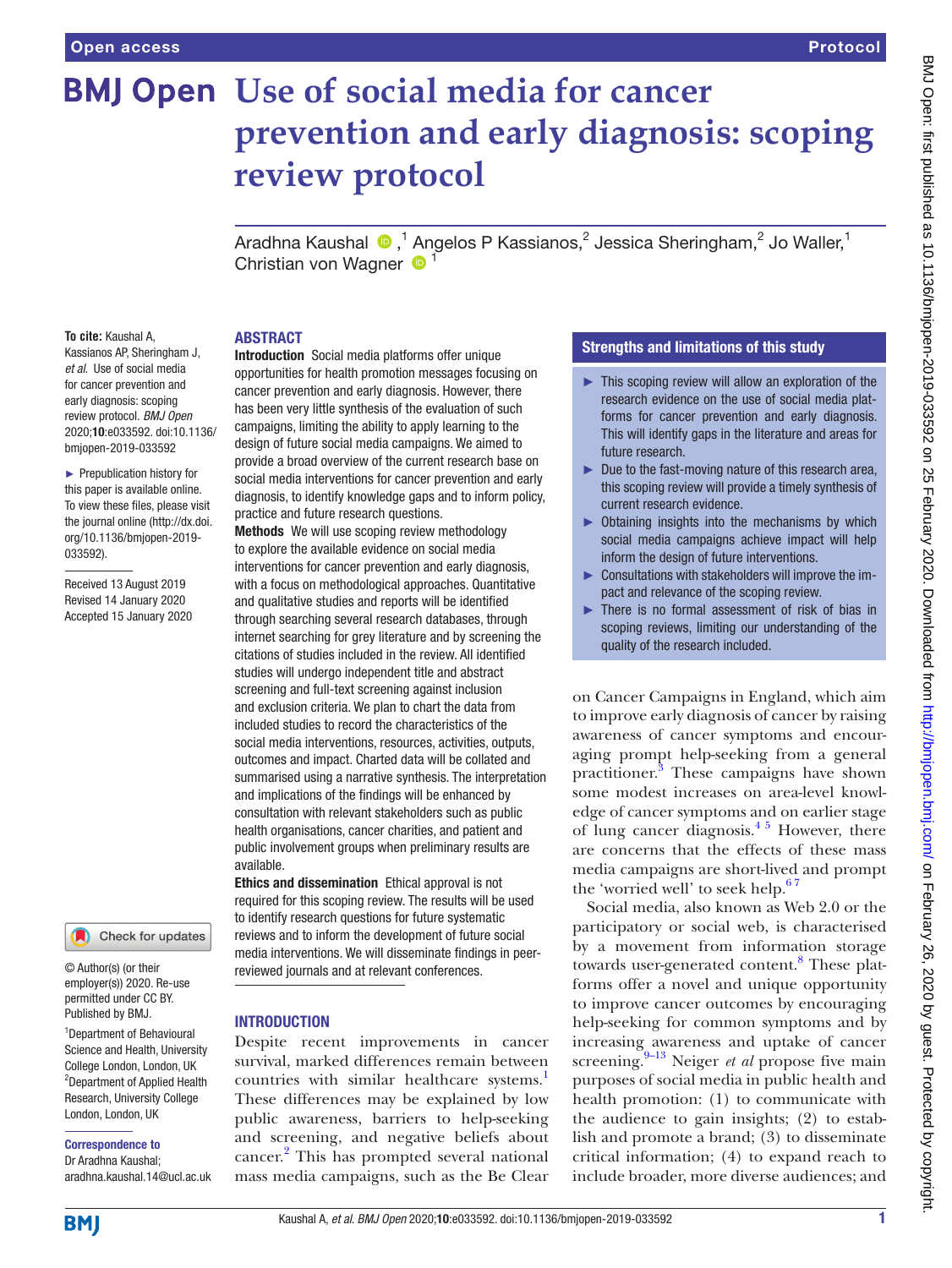(5) to foster public engagement and partnership with consumers. [14](#page-4-7)

Social media use is becoming ubiquitous with recent data from the Office for National Statistics showing that the proportion of people using the internet for social networking has increased from 45% in 2011 to 65% in  $2018<sup>15</sup>$  $2018<sup>15</sup>$  $2018<sup>15</sup>$ . This shift in the way people use the internet makes investigating methods for engaging the public with health messages via social media a high priority.<sup>9</sup> Public health campaigns delivered via social media platforms can influence behaviour through the same mechanisms as mass media campaigns by directly targeting cognitive or emotional responses, generating discussions within communities and changing social norms.<sup>16</sup> In addition, social media provides a platform for health messages to be disseminated rapidly and communicated through online networks and interactive communication between individuals[.17–21](#page-4-10)

There are several advantages for using social media platforms for health promotion messages. A particular advantage is the ability to target messages towards specific geographical regions or hard-to-reach demographic groups, such as those who are known to have poor knowledge of symptoms or more barriers to accessing cancer screening.<sup>10 22</sup> Social media can therefore facilitate a more targeted approach to addressing health inequalities than is possible using more traditional mass media campaigns.<sup>23</sup><sup>24</sup> Social media platforms also have the potential for instantaneous and real-time communication between patients and healthcare providers while also providing features to track and monitor communication content saved on platforms.<sup>25</sup> Finally, moving public health campaign messages online may be a more pragmatic approach to reach teenagers and young adults for whom social media is an integral part of daily life. $^{26}$ 

As well as these advantages, social media also present a certain number of challenges when it comes to promoting public health messaging. Very little is known about the unintended effects of social media campaigns, and disengagement or avoidance of communication messages is not routinely measured or analysed. There is also the possibility of misinformation spreading quickly via social media platforms as recently shown by antivaccination propaganda.[27 28](#page-4-15)

Despite the widespread use of social media interventions for public health campaigns, little is known about the scientific evidence of these interventions. Understanding the components of successful social media interventions and how these might interact will help to inform the development of new interventions. Social media networks are a relatively recent phenomenon which has attracted a high-level research interest, but very little synthesis has occurred. This may be partially due to the challenges of evaluating outcomes: most evaluation methods use metrics such as number of views or shares, which may not indicate a genuine increase in knowledge or change in behaviour. Many of the campaigns are not formally evaluated, and reports on social media campaigns are often

not publicly available, which further contributes to the challenge of synthesising the research evidence.

We propose a scoping review to explore the use of social media interventions to raise cancer awareness, promote early diagnosis of cancer and increase uptake of cancer screening. A scoping review can be defined as an 'exploratory project that systematically maps the literature available on a topic, identifying key concepts, theories, sources of evidence and gaps in the research'[.29](#page-4-16) We decided a scoping review methodology best addressed our overarching aim, which is to provide a broad overview of the current research base on social media interventions, to identify knowledge gaps, and to inform policy, practice and future research questions.[30](#page-4-17) We will also address the methodological opportunities and challenges in evaluating the effectiveness of social media interventions, for example, how to maximise what we can learn from the volume of available data collected by such technologies. We will develop a theoretical model, which proposes how social media interventions could promote the prevention and early diagnosis of cancer. To do this, we will conduct a timely synthesis of quantitative and qualitative studies to identify methodological approaches to evaluation, focusing on outcomes measured, and to understand how and why such interventions have achieved their effects.

### **METHODS**

We have used the scoping review methodology outlined by Arksey and O'Malley and expanded on by Levac *et al* and Peters *et al* to inform the development of this scoping review protocol.<sup>31-33</sup> The framework comprises six stages: (1) identifying the research question; (2) identifying relevant studies; (3) study selection; (4) charting the data; (5) collating, summarising and reporting the result; and (6) consultation. We also used the recently published Preferred Reporting Items for Systematic Reviews and Meta-Analyses Extension for Scoping Reviews to guide the development of this protocol. $34$  We expect to complete stages 1–3 by October 2019, stage 4 by February 2020 and stages 5 and 6 by May 2020.

### Stage 1: identifying the research question

The proposed research question is: What is known from the existing literature about social media interventions, aimed at cancer prevention and early diagnosis of cancer? Specifically, we seek to answer the following questions with respect to these social media interventions:

- 1. What methodological approaches have been used to evaluate social media interventions?
- 2. What are the outcomes used to measure the impact of social media interventions?
- 3. What are the mechanisms through which social media interventions operate?

## Stage 2: identifying relevant studies

Relevant studies will be identified by searching research databases Medical Literature Analysis and Retrieval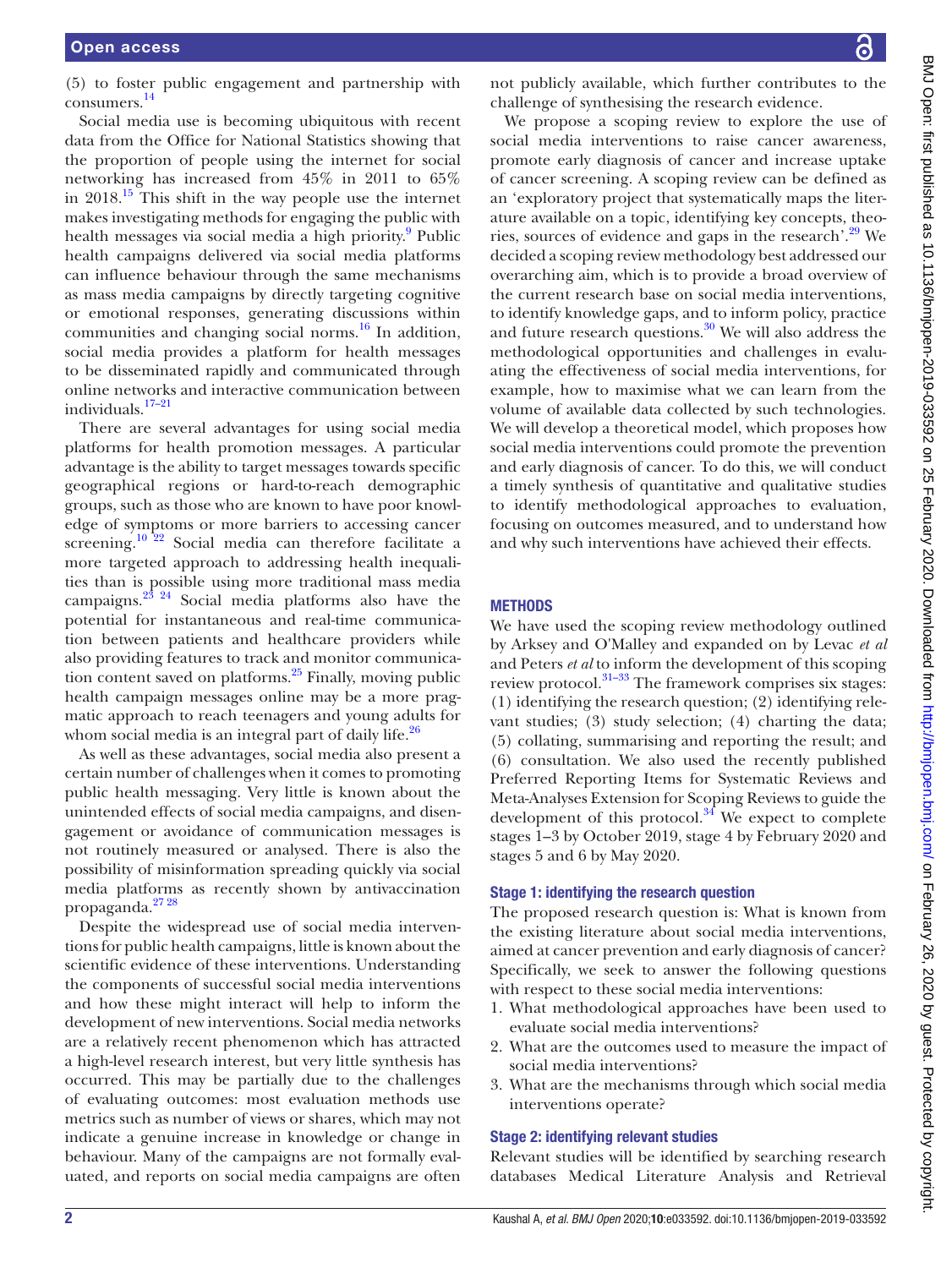# Box 1 Example search strategy

<span id="page-2-0"></span>Medical Literature Analysis and Retrieval System Online (OVID) and Epub Ahead of Print, In-Process and Other Non-Indexed Citations and Daily (1946–6 June 2019)

- 1. Social media/ (5759)
- 2. online social networking/ (30)
- 3. 'web 2.0'.mp. (624)
- 4. facebook.mp. (2868)
- 5. twitter.mp. (2415)
- 6. instagram.mp. (282)
- 7. pinterest.mp. (49)
- 8. snapchat.mp. (41)
- 9. youtube.mp. (1448)
- 10. 1 or two or three or four or five or six or seven or eight or 9 (9959)
- 11. exp \*Health Knowledge, Attitudes, Practice/ (56098)
- 12. exp \*Neoplasms/ (2761991)
- 13. 11 and 12 (5060)
- 14. early diagnosis/ or 'early detection of cancer'/ (44870)
- 15. ((cancer\* or tumo?r\* or malignan\* or neoplasm\*) adj3 (awareness\* or appraisal\* or knowledge or informed or recogn\*)).mp. (20631)
- 16. ((cancer\* or tumo?r \* or malignan\* or neoplasm\*) adj3 (symptom\* or 'red flag')).mp. (13786)
- 17. ((cancer\* or tumo?r \* or malignan\* or neoplasm\*) adj3 screen\*). mp. (46196)
- 18. ((cancer\* or tumo?r \* or malignan\* or neoplasm\*) adj3 (diagnos?s\* or stag?\* or detect\*)).mp. (384121)
- 19. 13 or 14 or 15 or 16 or 17 or 18 (460408)
- 20. 10 and 19 (94)
- 21. limit 20 to English language (94)

System Online, PsycINFO, Scopus, Web of Science and the Cumulative Index to Nursing and Allied Health Literature by using predefined search strategies, including a combination of subject headings (eg, Medical Subject Headings and Emtree) and keyword searches, truncation, wild cards and proximity functions. The research team and an experienced research librarian developed the search strategy ([box](#page-2-0) 1). The search will be limited to studies published since 2004 as this is considered to be the advent of widespread social media use. We will only include studies which are published in English as we do not have the resources to translate studies. After searching the databases, duplicates will be removed and imported into a spreadsheet for screening.

Additional studies will be identified by conducting internet searches for relevant published material and by hand-searching reference lists of included studies for other eligible studies. We will also contact organisations and charities which run social media interventions in early diagnosis of cancer, cancer awareness and cancer screening to request any relevant reports or papers.

### Stage 3: study selection

All identified studies will undergo two stages of screening: abstract screening and full-text screening. Two researchers will independently review the abstracts of all studies against the inclusion criteria. Prior to the screening process, the inclusion criteria will be piloted

on a sample of abstracts to ensure they are appropriate for the type of studies screened. This process will be repeated for the full-text screening stage. Researchers will communicate throughout the screening process to discuss any challenges arising in study selection and clarify the inclusion and exclusion criteria if necessary. Any disagreements will be decided on by discussion or resolved by a third researcher. Inter-rater reliability for both stages of screening will be calculated using Cohen's kappa statistic.<sup>35</sup>

To be included in the review, studies should take place within the context of social media platforms, limited to Facebook, Twitter, Instagram, YouTube, Pinterest or Snapchat. Studies which report findings from mixed media campaigns (eg, television and radio) will be included if social media is one of the reported modes of communication. The primary message of the intervention should focus on potential symptoms of cancer, promotion of helpseeking for potential cancer symptoms, and awareness of or promotion of cancer screening. We will exclude review articles and studies in which the participants are patients with cancer or cancer survivors or if the intervention is targeted at health professionals. We will also exclude studies that evaluate static internet pages, such as blog posts, which do not have a social media element. We will include both qualitative and quantitative studies which report data relevant to the data charting fields described in stage 4 or if there is any information reported which is deemed relevant to the research questions.

We have decided to include both qualitative and quantitative studies in this scoping review as both will provide different insights; while quantitative studies will shed some light on the metrics used to evaluate social media campaigns on health outcomes, we anticipate that qualitative studies will provide information about the mechanisms through which these campaigns operate.

### Stage 4: charting the data

We will chart the data using a database entry form in Microsoft Access to collect key information on study characteristics, methodological approaches and outcome measures. We will also chart data on the mechanisms through which social media interventions work by basing the data entry fields on a logic model, a model commonly used to summarise the process of how an intervention leads to its desired outcomes. $36$  For each study, this includes charting data on the resources required, activities undertaken, outputs, outcomes and impact ([table](#page-3-0) 1).

We will develop guidance documentation, which elaborates on each field of the data charting process in order to improve inter-rater agreement. We will pilot this document alongside the data charting form to ensure the tools are comprehensive and appropriate for the included studies. Data charting will be completed by one researcher and verified by a second researcher with regular meetings with the study team throughout the process to discuss any iterative changes to the data charting fields.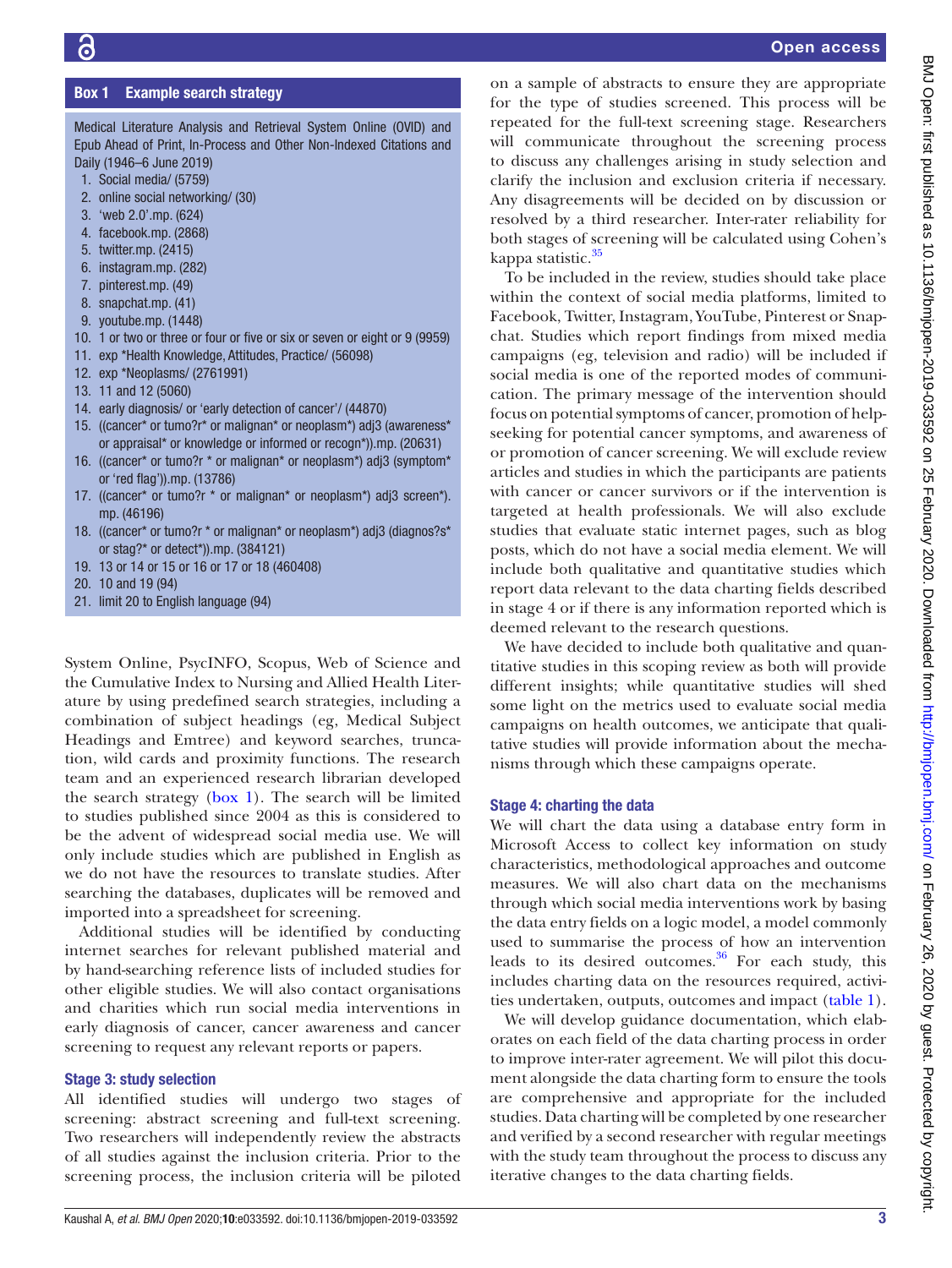<span id="page-3-0"></span>

|  | <b>Table 1</b> Data charting domains and description |  |  |
|--|------------------------------------------------------|--|--|
|--|------------------------------------------------------|--|--|

| Data charting<br>domain | <b>Description</b>                                                                                                                                                                                                                                |
|-------------------------|---------------------------------------------------------------------------------------------------------------------------------------------------------------------------------------------------------------------------------------------------|
| Study information       | Reference information<br>Country<br>Aim<br>Study type (observational, experimental<br>and qualitative)<br>Social media platform<br>Target audience details (generation/<br>sociodemographic variables)<br>Comparison group details<br>Cancer type |
| Resources               | Staff<br>Planning time<br><b>Networks</b><br>Designers/marketers<br>Content development                                                                                                                                                           |
| <b>Activities</b>       | Campaign launch<br>Set-up and manage community groups/<br>social media feeds and accounts<br>Building partnerships and relationships<br><b>Promotion activities</b><br><b>Public relations</b>                                                    |
| Outputs                 | Exposure<br>Reach<br>Insights<br>Engagement (low/medium/high)<br>measured using key performance<br>indicators as defined by Neiger et al <sup>14</sup>                                                                                            |
| Outcomes                | Changes in awareness<br>Changes in intention<br>Changes in behaviour<br>Changes in health outcomes                                                                                                                                                |
| Impact                  | Earlier diagnosis of cancer<br>Cancer prevention<br>Cancer mortality                                                                                                                                                                              |

### Stage 5: collating, summarising and reporting the results

We will present a descriptive summary of each of the included studies to describe the characteristics of the study. Traditional methods of knowledge synthesis used in systematic reviews are likely to be inappropriate for analysing complex evidence, which is heterogeneous in its methodology and reporting. $37$  There are several methods reported in the literature for synthesising such data; however, many of these methods are poorly defined and many have overlapping concepts, resulting in a lack of consensus on the most suitable method.<sup>[38](#page-4-23)</sup>

We propose conducting a narrative synthesis using guidance produced by the Economic and Social Research Council Methods Programme.<sup>39-41</sup> There are four elements to the process of a narrative synthesis: (1) developing a theory of how, why and for whom the intervention works; (2) developing a preliminary synthesis of findings; (3) exploring relationships in the data; and (4) assessing the robustness of the synthesis. We will synthesise quantitative and qualitative data using a convergent synthesis design where both types of data are analysed concurrently. $\frac{4243}{2}$  Depending on the type of data charted from these studies, we will consider whether quantitative and qualitative data are analysed together using the same methods (data-based convergent design) or separately using different methods (results-based convergent design).

The exact format for the presentation of the results will depend on the nature of findings. We will explore the suitability of different methods for reporting the results such as narrative summaries, tables, figures and conceptual maps.<sup>33</sup> These results may be used to inform the development of guidelines for content development for social media interventions on cancer prevention and early diagnosis, in addition to a summary of different methodological approaches and an evaluation framework for such interventions.

## Stage 6: consultation

We will consult with stakeholders throughout the scoping review process (1) to identify relevant literature to include in the review and (2) to contribute towards the interpretation and policy implications of the results. We have identified several stakeholders from public health bodies, cancer charities, patient and public involvement groups, social media experts and researchers in cancer awareness with additional stakeholders to be identified via professional networks. When preliminary results are available, we will conduct focus groups and/or surveys with stakeholders to gain an understanding of different perspectives and interpretations of the findings. The results of these consultations will directly contribute to the interpretation of findings and conclusions in the final report.

### Patient and public involvement

This project was approved by the executive board of the National Institute for Health Research Policy Research Unit in Cancer Awareness, Screening and Early Diagnosis, which includes a patient and public involvement representative. We plan to include patient and public involvement groups in the interpretation and dissemination of the scoping review results.

## Ethics and dissemination

Ethical approval is not required for this scoping review. We plan to disseminate the results of this review in a peerreviewed journal and at relevant conferences. The results of this review will help to identify gaps in the research literature and to optimise and inform the design of future social media interventions for cancer prevention and early diagnosis.

Twitter Aradhna Kaushal [@aradhnakaushal](https://twitter.com/aradhnakaushal), Angelos P Kassianos [@angkassianos](https://twitter.com/angkassianos)  and Jo Waller [@Jo\\_WallerKCL](https://twitter.com/Jo_WallerKCL)

Contributors AK, JS, JW and CvW conceptualised the project. AK, APK JS, JW, and CvW contributed to developing the research question, refining the study methodology and contributed meaningfully to the drafting and writing of the final protocol.